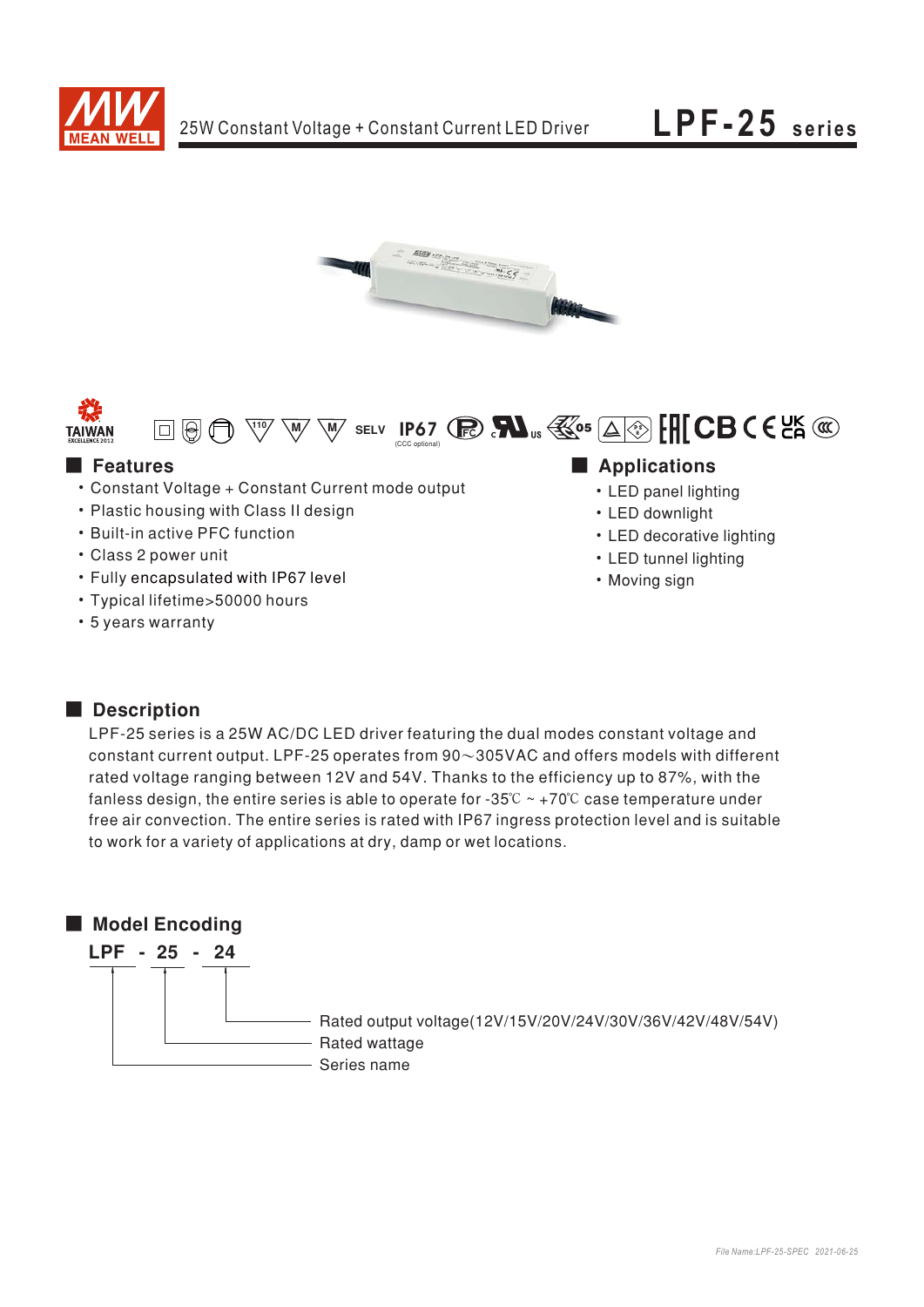

#### **SPECIFICATION**

| יוטוורשה ווטב וט    |                                                                                                                                                                             |                                                                                                                                                                                                                                                               |              |                |              |              |              |              |              |              |  |
|---------------------|-----------------------------------------------------------------------------------------------------------------------------------------------------------------------------|---------------------------------------------------------------------------------------------------------------------------------------------------------------------------------------------------------------------------------------------------------------|--------------|----------------|--------------|--------------|--------------|--------------|--------------|--------------|--|
| <b>MODEL</b>        |                                                                                                                                                                             | LPF-25-12                                                                                                                                                                                                                                                     | LPF-25-15    | LPF-25-20      | LPF-25-24    | LPF-25-30    | LPF-25-36    | LPF-25-42    | LPF-25-48    | LPF-25-54    |  |
|                     | <b>DC VOLTAGE</b>                                                                                                                                                           | 12V                                                                                                                                                                                                                                                           | 15V          | <b>20V</b>     | <b>24V</b>   | 30V          | 36V          | 42V          | 48V          | 54V          |  |
| <b>OUTPUT</b>       | CONSTANT CURRENT REGION Note.2 6.6~12V                                                                                                                                      |                                                                                                                                                                                                                                                               | $8.25 - 15V$ | $11 - 20V$     | $13.2 - 24V$ | $16.5 - 30V$ | $19.8 - 36V$ | $23.1 - 42V$ | $26.4 - 48V$ | $29.7 - 54V$ |  |
|                     | <b>RATED CURRENT</b>                                                                                                                                                        | 2.1A                                                                                                                                                                                                                                                          | 1.67A        | 1.25A          | 1.05A        | 0.84A        | 0.7A         | 0.6A         | 0.53A        | 0.47A        |  |
|                     | <b>RATED POWER</b><br>Note.5                                                                                                                                                | 25.2W                                                                                                                                                                                                                                                         | 25.05W       | <b>25W</b>     | 25.2W        | 25.2W        | 25.2W        | 25.2W        | 25.44W       | 25.38W       |  |
|                     | RIPPLE & NOISE (max.) Note.3 150mVp-p                                                                                                                                       |                                                                                                                                                                                                                                                               | $150mVp-p$   | $150mVp-p$     | 150mVp-p     | 200mVp-p     | 250mVp-p     | 250mVp-p     | 250mVp-p     | 350mVp-p     |  |
|                     | <b>VOLTAGE TOLERANCE Note.4</b>                                                                                                                                             | ±4.0%                                                                                                                                                                                                                                                         | ±4.0%        | ±4.0%          | ±4.0%        | ±4.0%        | ±4.0%        | ±4.0%        | ±4.0%        | ±4.0%        |  |
|                     | <b>LINE REGULATION</b>                                                                                                                                                      | ±0.5%                                                                                                                                                                                                                                                         | ±0.5%        | ±0.5%          | ±0.5%        | ±0.5%        | ±0.5%        | ±0.5%        | ±0.5%        | ±0.5%        |  |
|                     | <b>LOAD REGULATION</b>                                                                                                                                                      | ±2.0%                                                                                                                                                                                                                                                         | ±1.5%        | ±1.0%          | $±0.5\%$     | ±0.5%        | ±0.5%        | ±0.5%        | ±0.5%        | ±0.5%        |  |
|                     | SETUP, RISE TIME Note.6                                                                                                                                                     | 1500ms, 80ms / 115VAC 500ms, 80ms / 230VAC                                                                                                                                                                                                                    |              |                |              |              |              |              |              |              |  |
|                     | HOLD UP TIME (Typ.)                                                                                                                                                         | 16ms/115VAC<br>16ms/230VAC                                                                                                                                                                                                                                    |              |                |              |              |              |              |              |              |  |
|                     |                                                                                                                                                                             | $90 \sim 305$ VAC<br>$127 - 431VDC$                                                                                                                                                                                                                           |              |                |              |              |              |              |              |              |  |
|                     | <b>VOLTAGE RANGE</b><br>Note.5                                                                                                                                              | (Please refer to "STATIC CHARACTERISTIC" section)<br>$47 - 63$ Hz                                                                                                                                                                                             |              |                |              |              |              |              |              |              |  |
|                     | <b>FREQUENCY RANGE</b>                                                                                                                                                      |                                                                                                                                                                                                                                                               |              |                |              |              |              |              |              |              |  |
|                     |                                                                                                                                                                             | PF ≥ 0.97/115VAC, PF ≥ 0.95/230VAC, PF ≥ 0.92/277VAC@full load                                                                                                                                                                                                |              |                |              |              |              |              |              |              |  |
|                     | <b>POWER FACTOR</b>                                                                                                                                                         | (Please refer to "POWER FACTOR (PF) CHARACTERISTIC" section)                                                                                                                                                                                                  |              |                |              |              |              |              |              |              |  |
|                     |                                                                                                                                                                             | THD<20%(@load≧60%/115VC,230VAC; @load≧75%/277VAC)                                                                                                                                                                                                             |              |                |              |              |              |              |              |              |  |
| <b>INPUT</b>        | TOTAL HARMONIC DISTORTION                                                                                                                                                   | (Please refer to "TOTAL HARMONIC DISTORTION(THD)" section)                                                                                                                                                                                                    |              |                |              |              |              |              |              |              |  |
|                     | <b>EFFICIENCY (Typ.)</b>                                                                                                                                                    | 84%                                                                                                                                                                                                                                                           | 85%          | 86%            | 86%          | 86%          | 86%          | 86%          | 87%          | 86.5%        |  |
|                     | <b>AC CURRENT</b>                                                                                                                                                           | 0.4A/115VAC                                                                                                                                                                                                                                                   |              | 0.25A / 230VAC | 0.2A/277VAC  |              |              |              |              |              |  |
|                     | <b>INRUSH CURRENT(Typ.)</b>                                                                                                                                                 | COLD START 50A(twidth=200µs measured at 50% Ipeak) at 230VAC; Per NEMA 410                                                                                                                                                                                    |              |                |              |              |              |              |              |              |  |
|                     | MAX. No. of PSUs on 16A                                                                                                                                                     |                                                                                                                                                                                                                                                               |              |                |              |              |              |              |              |              |  |
|                     | <b>CIRCUIT BREAKER</b>                                                                                                                                                      | 12 units (circuit breaker of type B) / 21 units (circuit breaker of type C) at 230VAC                                                                                                                                                                         |              |                |              |              |              |              |              |              |  |
|                     | <b>LEAKAGE CURRENT</b>                                                                                                                                                      | <0.75mA/240VAC                                                                                                                                                                                                                                                |              |                |              |              |              |              |              |              |  |
|                     |                                                                                                                                                                             | $95 - 108%$                                                                                                                                                                                                                                                   |              |                |              |              |              |              |              |              |  |
| <b>PROTECTION</b>   | <b>OVER CURRENT</b>                                                                                                                                                         | Constant current limiting, recovers automatically after fault condition is removed                                                                                                                                                                            |              |                |              |              |              |              |              |              |  |
|                     | <b>SHORT CIRCUIT</b>                                                                                                                                                        | Hiccup mode, recovers automatically after fault condition is removed                                                                                                                                                                                          |              |                |              |              |              |              |              |              |  |
|                     | <b>OVER VOLTAGE</b>                                                                                                                                                         | $15 - 18V$                                                                                                                                                                                                                                                    | $17.5 - 21V$ | $23 - 27V$     | $28 - 35V$   | $34 - 40V$   | $41 - 49V$   | $46 - 54V$   | $54 - 63V$   | $59 - 66V$   |  |
|                     |                                                                                                                                                                             |                                                                                                                                                                                                                                                               |              |                |              |              |              |              |              |              |  |
|                     | <b>OVER TEMPERATURE</b>                                                                                                                                                     | Shut down and latch off o/p voltage, re-power on to recover<br>Shut down o/p voltage, recovers automatically after temperature goes down                                                                                                                      |              |                |              |              |              |              |              |              |  |
|                     | <b>WORKING TEMP.</b>                                                                                                                                                        | Tcase=-35 ~ +70°C (Please refer to "OUTPUT LOAD vs TEMPERATURE" section)                                                                                                                                                                                      |              |                |              |              |              |              |              |              |  |
|                     | <b>MAX. CASE TEMP.</b>                                                                                                                                                      | Tcase=+70 $°C$                                                                                                                                                                                                                                                |              |                |              |              |              |              |              |              |  |
|                     |                                                                                                                                                                             | $20 \sim 95\%$ RH non-condensing                                                                                                                                                                                                                              |              |                |              |              |              |              |              |              |  |
|                     | <b>WORKING HUMIDITY</b>                                                                                                                                                     | $-40 \sim +80^{\circ}$ C, 10 ~ 95% RH                                                                                                                                                                                                                         |              |                |              |              |              |              |              |              |  |
| ENVIRONMENT         | <b>STORAGE TEMP., HUMIDITY</b><br><b>TEMP, COEFFICIENT</b>                                                                                                                  |                                                                                                                                                                                                                                                               |              |                |              |              |              |              |              |              |  |
|                     |                                                                                                                                                                             | $\pm 0.03\%$ (0 ~ 50°C)                                                                                                                                                                                                                                       |              |                |              |              |              |              |              |              |  |
|                     | VIBRATION<br>10 ~ 500Hz, 5G 12min./1cycle, period for 72min. each along X, Y, Z axes                                                                                        |                                                                                                                                                                                                                                                               |              |                |              |              |              |              |              |              |  |
|                     | <b>SAFETY STANDARDS Note.8</b>                                                                                                                                              | UL8750, CSA C22.2 No. 250.0-08; ENEC BS EN/EN61347-1, BS EN/EN61347-2-13 independent, BS EN/EN62384,<br>J61347-1,J61347-2-13,EAC TP TC 004,GB19510.1,GB19510.14,IP67 approved :Design refer to UL60950-1                                                      |              |                |              |              |              |              |              |              |  |
|                     | <b>WITHSTAND VOLTAGE</b>                                                                                                                                                    | I/P-O/P:3.75KVAC                                                                                                                                                                                                                                              |              |                |              |              |              |              |              |              |  |
| <b>SAFETY &amp;</b> | <b>ISOLATION RESISTANCE</b>                                                                                                                                                 | I/P-O/P:100M Ohms / 500VDC / 25°C / 70% RH                                                                                                                                                                                                                    |              |                |              |              |              |              |              |              |  |
| <b>EMC</b>          | <b>EMC EMISSION Note.8</b>                                                                                                                                                  | Compliance to BS EN/EN55015,BS EN/EN61000-3-2 Class C (@load≧50%); BS EN/EN61000-3-3,GB17743 and GB17625.1,EAC TP TC 020                                                                                                                                      |              |                |              |              |              |              |              |              |  |
|                     | <b>EMC IMMUNITY</b>                                                                                                                                                         | Compliance to BS EN/EN61000-4-2,3,4,5,6,8,11; BS EN/EN61547, light industry level (surge immunity Line-Line 2KV),EAC TP TC 020                                                                                                                                |              |                |              |              |              |              |              |              |  |
|                     | <b>MTBF</b>                                                                                                                                                                 | 473.4Khrs min.<br>MIL-HDBK-217F (25 $\degree$ C)                                                                                                                                                                                                              |              |                |              |              |              |              |              |              |  |
| <b>OTHERS</b>       | <b>DIMENSION</b>                                                                                                                                                            | 148*40*32mm (L*W*H)                                                                                                                                                                                                                                           |              |                |              |              |              |              |              |              |  |
|                     | <b>PACKING</b>                                                                                                                                                              | 0.36Kg; 40pcs/ 15.4Kg/1.02CUFT                                                                                                                                                                                                                                |              |                |              |              |              |              |              |              |  |
|                     |                                                                                                                                                                             | 1. All parameters NOT specially mentioned are measured at 230VAC input, rated current and 25°C of ambient temperature.                                                                                                                                        |              |                |              |              |              |              |              |              |  |
| NOTE                | 2. Please refer to "DRIVING METHODS OF LED MODULE".                                                                                                                         |                                                                                                                                                                                                                                                               |              |                |              |              |              |              |              |              |  |
|                     | 3. Ripple & noise are measured at 20MHz of bandwidth by using a 12" twisted pair-wire terminated with a 0.1uf & 47uf parallel capacitor.                                    |                                                                                                                                                                                                                                                               |              |                |              |              |              |              |              |              |  |
|                     | 4. Tolerance: includes set up tolerance, line regulation and load regulation.                                                                                               |                                                                                                                                                                                                                                                               |              |                |              |              |              |              |              |              |  |
|                     |                                                                                                                                                                             | 5. De-rating may be needed under low input voltages. Please refer to "STATIC CHARACTERISTIC" sections for details.                                                                                                                                            |              |                |              |              |              |              |              |              |  |
|                     |                                                                                                                                                                             | 6. Length of set up time is measured at first cold start. Turning ON/OFF the driver may lead to increase of the set up time.                                                                                                                                  |              |                |              |              |              |              |              |              |  |
|                     |                                                                                                                                                                             | 7. The driver is considered as a component that will be operated in combination with final equipment. Since EMC performance will be affected by the                                                                                                           |              |                |              |              |              |              |              |              |  |
|                     |                                                                                                                                                                             | complete installation, the final equipment manufacturers must re-qualify EMC Directive on the complete installation again.<br>8. To fulfill requirements of the latest ErP regulation for lighting fixtures, this LED driver can only be used behind a switch |              |                |              |              |              |              |              |              |  |
|                     | without permanently connected to the mains.                                                                                                                                 |                                                                                                                                                                                                                                                               |              |                |              |              |              |              |              |              |  |
|                     | 9. This series meets the typical life expectancy of >50,000 hours of operation when Tcase, particularly (tc) point (or TMP, per DLC), is about 70°C or less.                |                                                                                                                                                                                                                                                               |              |                |              |              |              |              |              |              |  |
|                     | 10. Please refer to the warranty statement on MEAN WELL's website at http://www.meanwell.com                                                                                |                                                                                                                                                                                                                                                               |              |                |              |              |              |              |              |              |  |
|                     | 11. The ambient temperature derating of 3.5°C/1000m with fanless models and of 5°C/1000m with fan models for operating altitude higher than 2000m(6500ft).                  |                                                                                                                                                                                                                                                               |              |                |              |              |              |              |              |              |  |
|                     | 12. For any application note and IP water proof function installation caution, please refer our user manual before using.<br>https://www.meanwell.com/Upload/PDF/LED_EN.pdf |                                                                                                                                                                                                                                                               |              |                |              |              |              |              |              |              |  |
|                     |                                                                                                                                                                             |                                                                                                                                                                                                                                                               |              |                |              |              |              |              |              |              |  |
|                     |                                                                                                                                                                             | X Product Liability Disclaimer: For detailed information, please refer to https://www.meanwell.com/serviceDisclaimer.aspx                                                                                                                                     |              |                |              |              |              |              |              |              |  |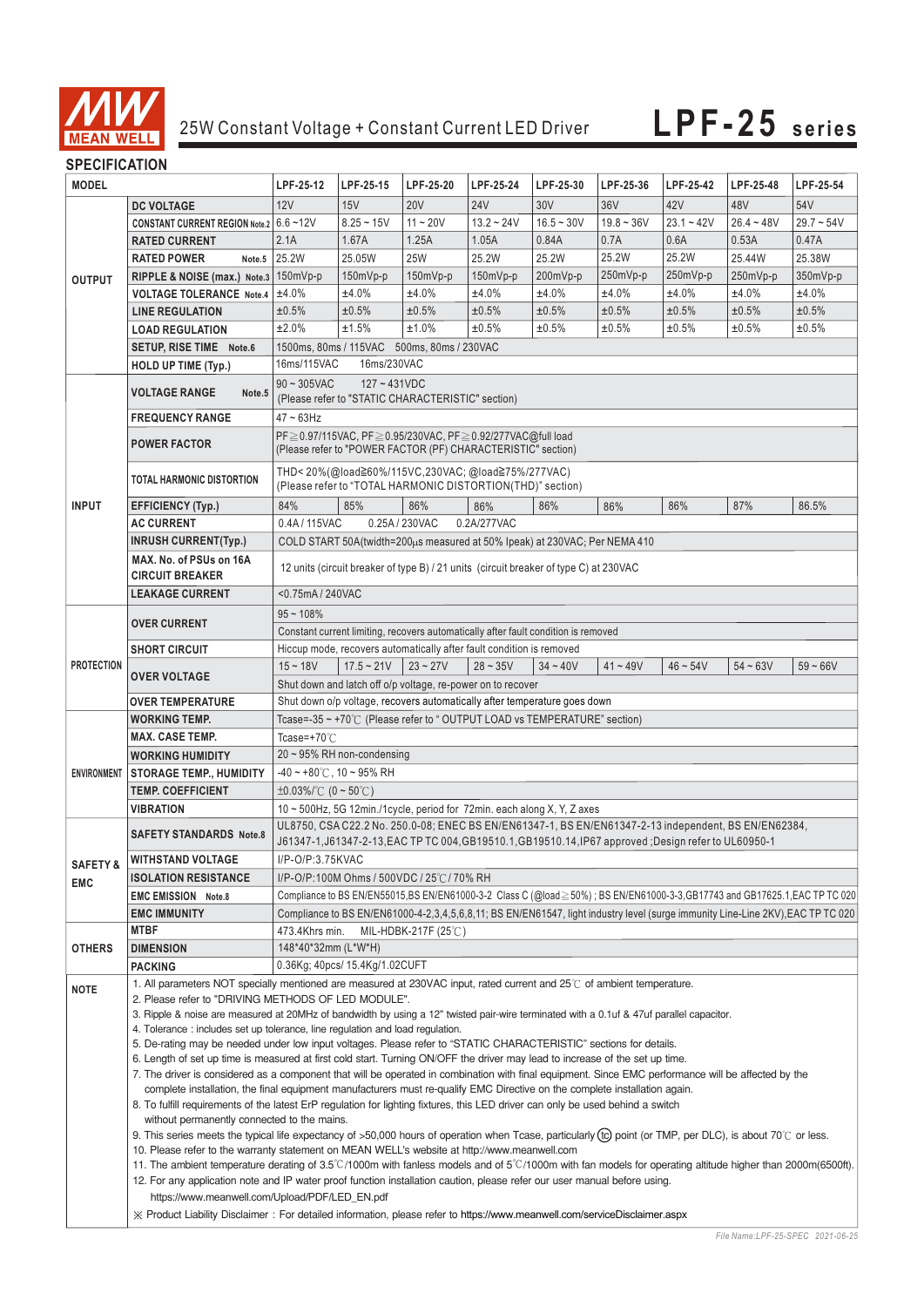





Typical output current normalized by rated current (%)

In the constant current region, the highest voltage at the output of the driver depends on the configuration of the end systems.

Should there be any compatibility issues, please contact MEAN WELL.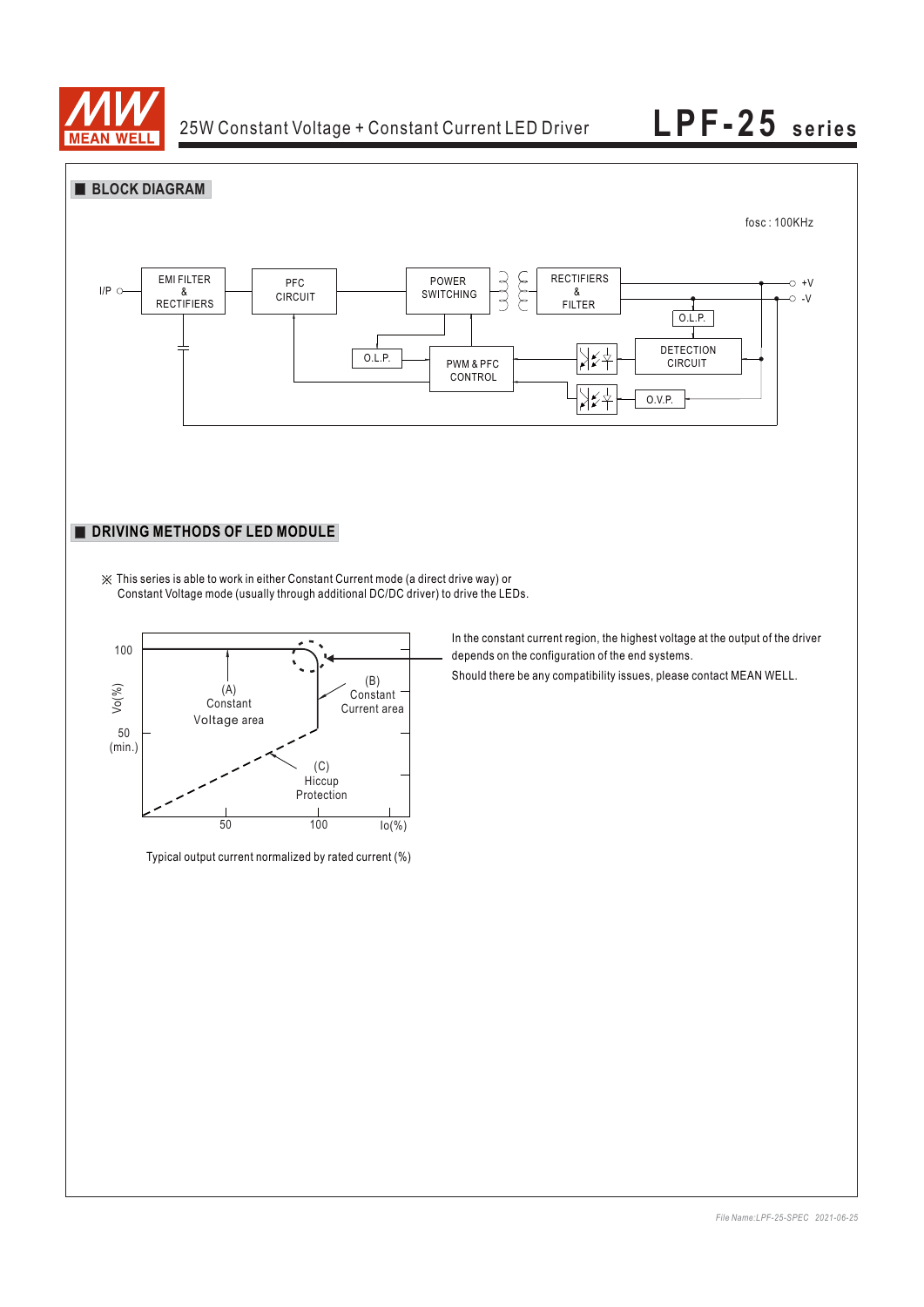

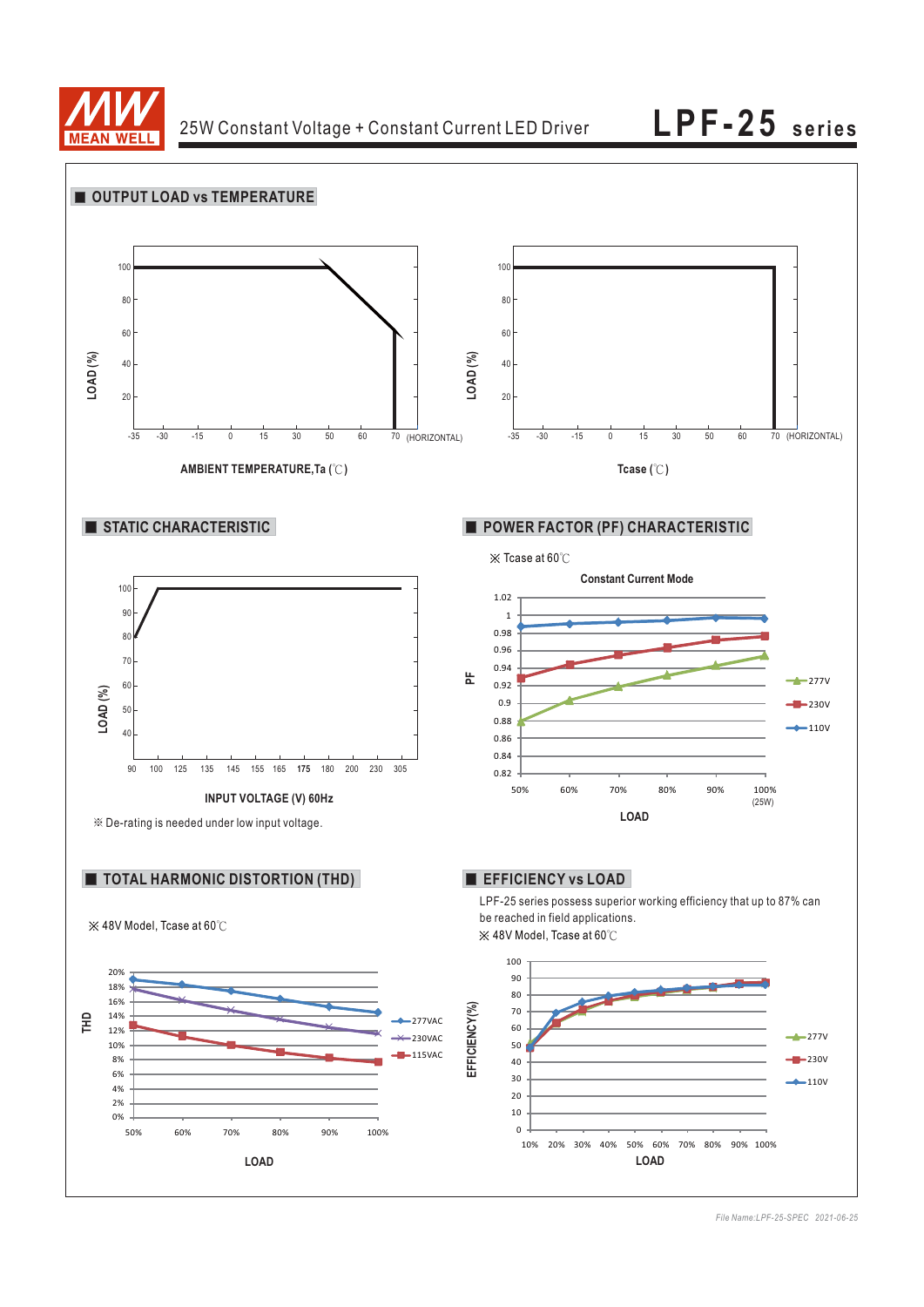

**LIFE TIME** 



Tcase  $(°C)$